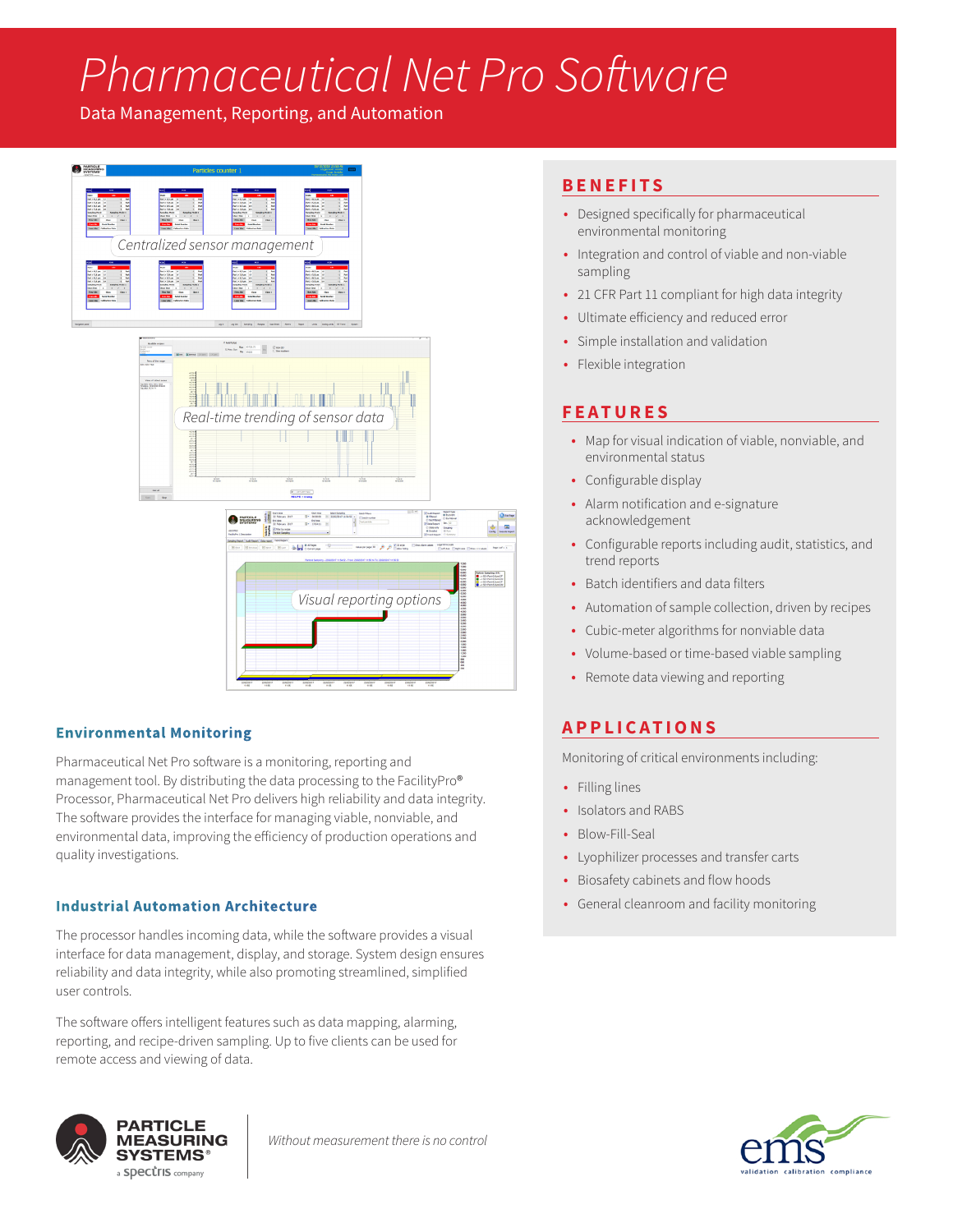# *Pharmaceutical Net Pro Software*

Data Management, Reporting, and Automation

## **Hardware Specifications**

| <b>DISPLAY RESOLUTION</b> | Minimum 1280 x 1024                                       |  |
|---------------------------|-----------------------------------------------------------|--|
| <b>PROCESSOR</b>          | Intel® Core Processor i3 2.2 GHz                          |  |
| <b>OPERATING SYSTEM</b>   | Windows® 10.64 bit OR Windows Server 2016 Standard 64 bit |  |
| <b>RAM</b>                | Minimum 8 GB                                              |  |
| <b>HARD DISK C</b>        | 1 TB (for OS)                                             |  |
| <b>HARD DISK D</b>        | 1 TB (for Data)                                           |  |

| System Size   | Particle and Microbial | Digital Input / Digital Output | Analog Input       | <b>Pharmaceutical Net Pro</b><br><b>Monitoring Software</b>                                                              |
|---------------|------------------------|--------------------------------|--------------------|--------------------------------------------------------------------------------------------------------------------------|
| <b>SMALL</b>  | 6 sensors              | 8/16                           |                    | The most comprehensive and easy<br>to use software for monitoring critical<br>elements within your processing environmen |
| <b>MEDIUM</b> | 12 sensors             | 16/32                          | 48                 |                                                                                                                          |
| <b>LARGE</b>  | 128 sensors            | 64/128                         | 192 (+ 32 virtual) |                                                                                                                          |
|               |                        |                                |                    | <b>O</b> HIGH-                                                                                                           |

#### *System Hardware*

**FACILITYPRO PROCESSORS** 5010, 3010, 1010

> **SYSTEMS®** a **Spectris** company